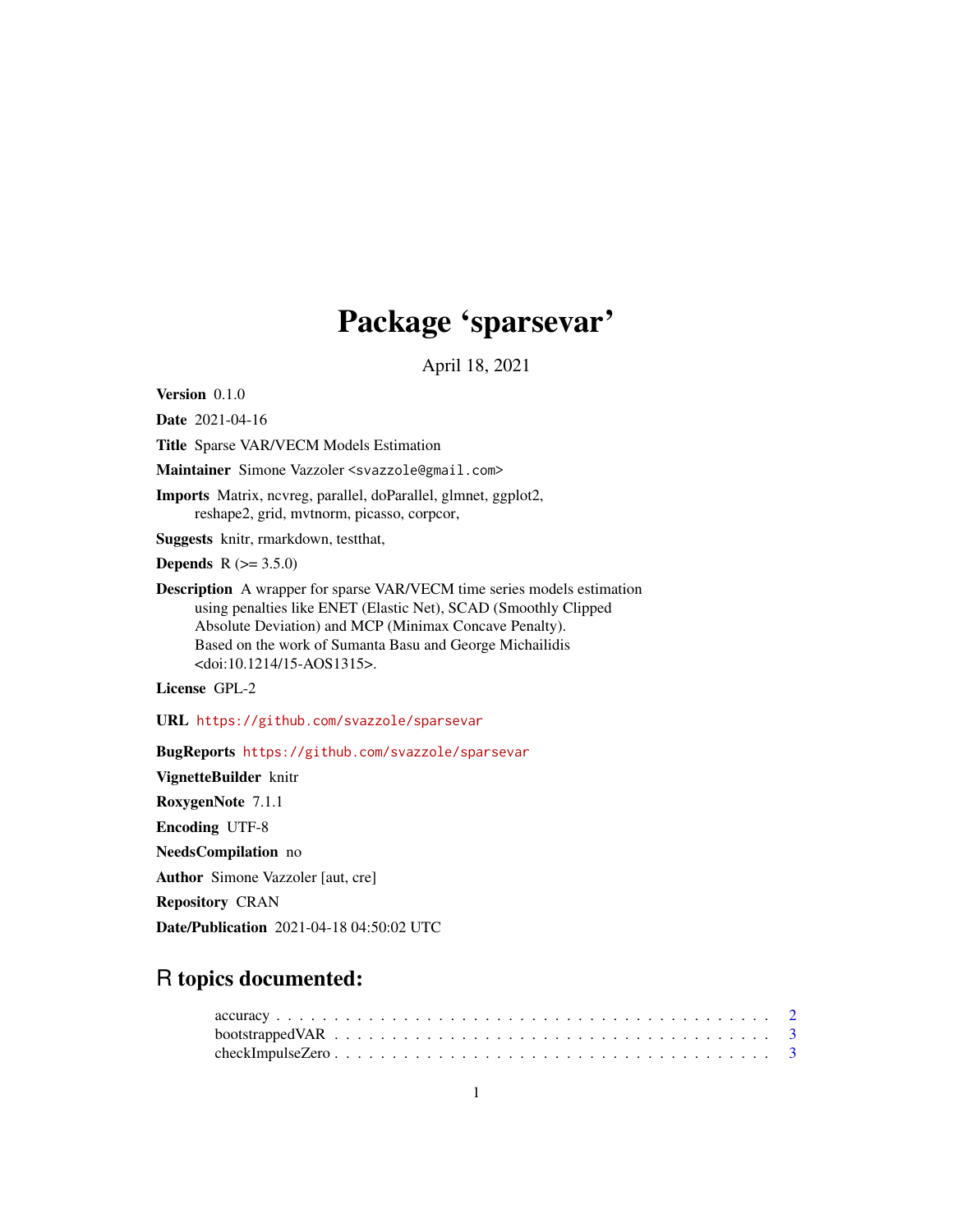<span id="page-1-0"></span>

|                                                                                                                                  | $\overline{\mathcal{A}}$ |
|----------------------------------------------------------------------------------------------------------------------------------|--------------------------|
|                                                                                                                                  | $\overline{4}$           |
|                                                                                                                                  | $\overline{4}$           |
|                                                                                                                                  | 5                        |
| $decompose Pi \dots \dots \dots \dots \dots \dots \dots \dots \dots \dots \dots \dots \dots \dots \dots \dots$                   | 6                        |
|                                                                                                                                  | 6                        |
|                                                                                                                                  | $\overline{7}$           |
|                                                                                                                                  | 8                        |
| fitVECM<br>$\mathbf{r}$ , $\mathbf{r}$ , $\mathbf{r}$ , $\mathbf{r}$ , $\mathbf{r}$ , $\mathbf{r}$ , $\mathbf{r}$ , $\mathbf{r}$ | 9                        |
|                                                                                                                                  | 9                        |
| impulseResponse                                                                                                                  | 10                       |
| $informCrit$<br>$\ddot{\phantom{0}}$<br>.<br>$\ddot{\phantom{a}}$<br>$\ddot{\phantom{a}}$                                        | 10                       |
| $\ddot{\phantom{a}}$                                                                                                             | 11                       |
|                                                                                                                                  | 11                       |
|                                                                                                                                  | 11                       |
|                                                                                                                                  | 12                       |
| mcSimulations                                                                                                                    | 12                       |
|                                                                                                                                  | 13                       |
| plotIRF                                                                                                                          | 14                       |
|                                                                                                                                  | 14                       |
|                                                                                                                                  | 15                       |
|                                                                                                                                  | 15                       |
| and a straight and                                                                                                               | 16                       |
|                                                                                                                                  | 16                       |
| simulateVARX<br>$\mathbf{r}$ , $\mathbf{r}$ , $\mathbf{r}$ , $\mathbf{r}$ , $\mathbf{r}$ , $\mathbf{r}$<br>$\sim$ $\sim$         | 17                       |
| sparsevar<br>$\ddot{\phantom{a}}$<br>$\ddot{\phantom{a}}$<br>$\ddot{\phantom{a}}$                                                | 18                       |
|                                                                                                                                  | 18                       |
|                                                                                                                                  | 18                       |
|                                                                                                                                  | 19                       |
|                                                                                                                                  | 19                       |
|                                                                                                                                  | 20                       |
|                                                                                                                                  | 20                       |
| varSCAD                                                                                                                          | 21                       |
|                                                                                                                                  |                          |
|                                                                                                                                  | 22                       |

## **Index**

```
accuracy
```
Accuracy metric

## Description

Compute the accuracy of a fit

## **Usage**

accuracy(referenceM, A)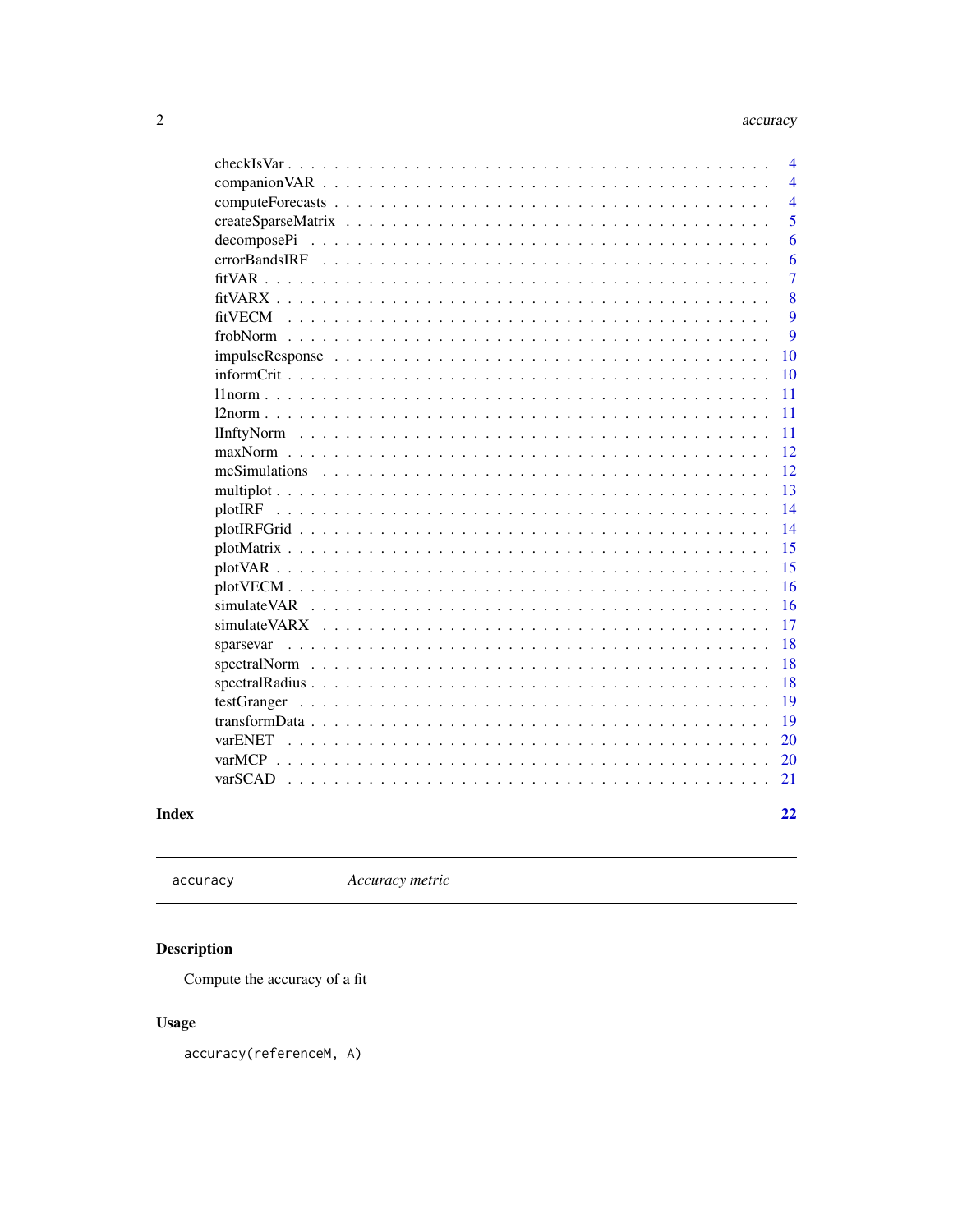## <span id="page-2-0"></span>bootstrapped VAR 3

#### Arguments

| referenceM | the matrix to use as reference |
|------------|--------------------------------|
|            | the matrix obtained from a fit |

bootstrappedVAR *Bootstrap VAR*

#### Description

Build the bootstrapped series from the original var

#### Usage

```
bootstrappedVAR(v)
```
#### Arguments

v the VAR object as from fitVAR or simulateVAR

| checkImpulseZero | Check Impulse Zero |  |
|------------------|--------------------|--|
|------------------|--------------------|--|

#### Description

A function to find which entries of the impulse response function are zero.

#### Usage

```
checkImpulseZero(irf)
```
#### Arguments

irf irf output from impulseResponse function

#### Value

a matrix containing the indices of the impulse response function that are 0.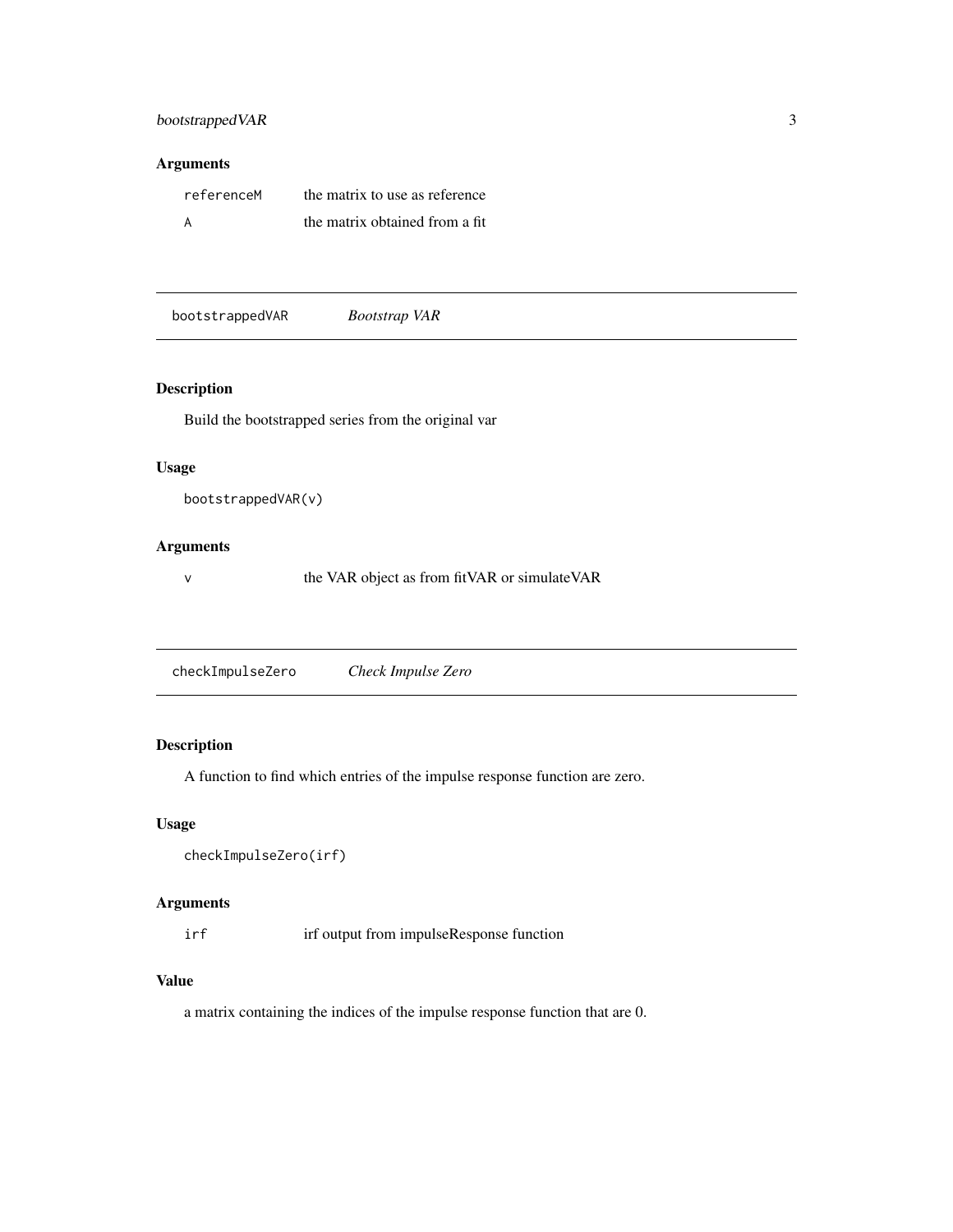<span id="page-3-0"></span>checkIsVar *Check is var*

#### Description

Check if the input is a var object

#### Usage

checkIsVar(v)

## Arguments

v the object to test

companionVAR *Companion VAR*

#### Description

Build the VAR(1) representation of a VAR(p) process

#### Usage

companionVAR(v)

#### Arguments

v the VAR object as from fitVAR or simulateVAR

computeForecasts *Computes forecasts for VARs*

#### Description

This function computes forecasts for a given VAR.

#### Usage

computeForecasts(v, num\_steps)

|           | a VAR object as from fit VAR.       |
|-----------|-------------------------------------|
| num_steps | the number of forecasts to produce. |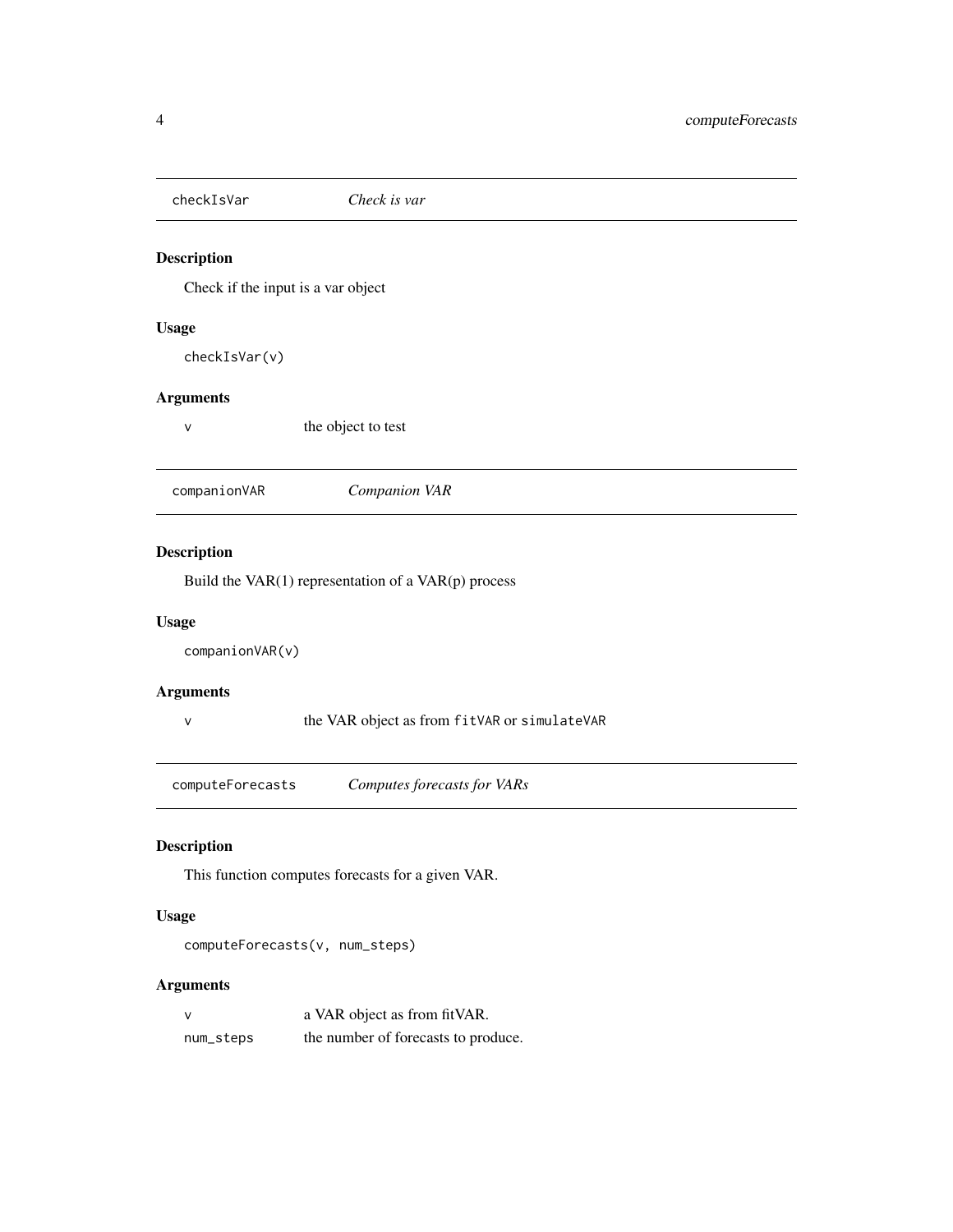<span id="page-4-0"></span>Creates a sparse square matrix with a given sparsity and distribution.

#### Usage

```
createSparseMatrix(
  N,
  sparsity,
  method = "normal",
  stationary = FALSE,
  p = 1,
  ...
)
```
#### Arguments

| N          | the dimension of the square matrix                                                                                  |
|------------|---------------------------------------------------------------------------------------------------------------------|
| sparsity   | the density of non zero elements                                                                                    |
| method     | the method used to generate the entries of the matrix. Possible values are<br>"normal" (default) or "bimodal".      |
| stationary | should the spectral radius of the matrix be smaller than 1? Possible values are<br>TRUE or FALSE. Default is FALSE. |
| p          | normalization constant (used for VAR of order greater than 1, default = 1)                                          |
| $\ddotsc$  | other options for the matrix (you can specify the mean mu_mat and the standard<br>deviation sd_mat).                |

#### Value

An NxN sparse matrix.

### Examples

```
M <- createSparseMatrix(
  N = 30, sparsity = 0.05, method = "normal",
  stationary = TRUE
\mathcal{L}
```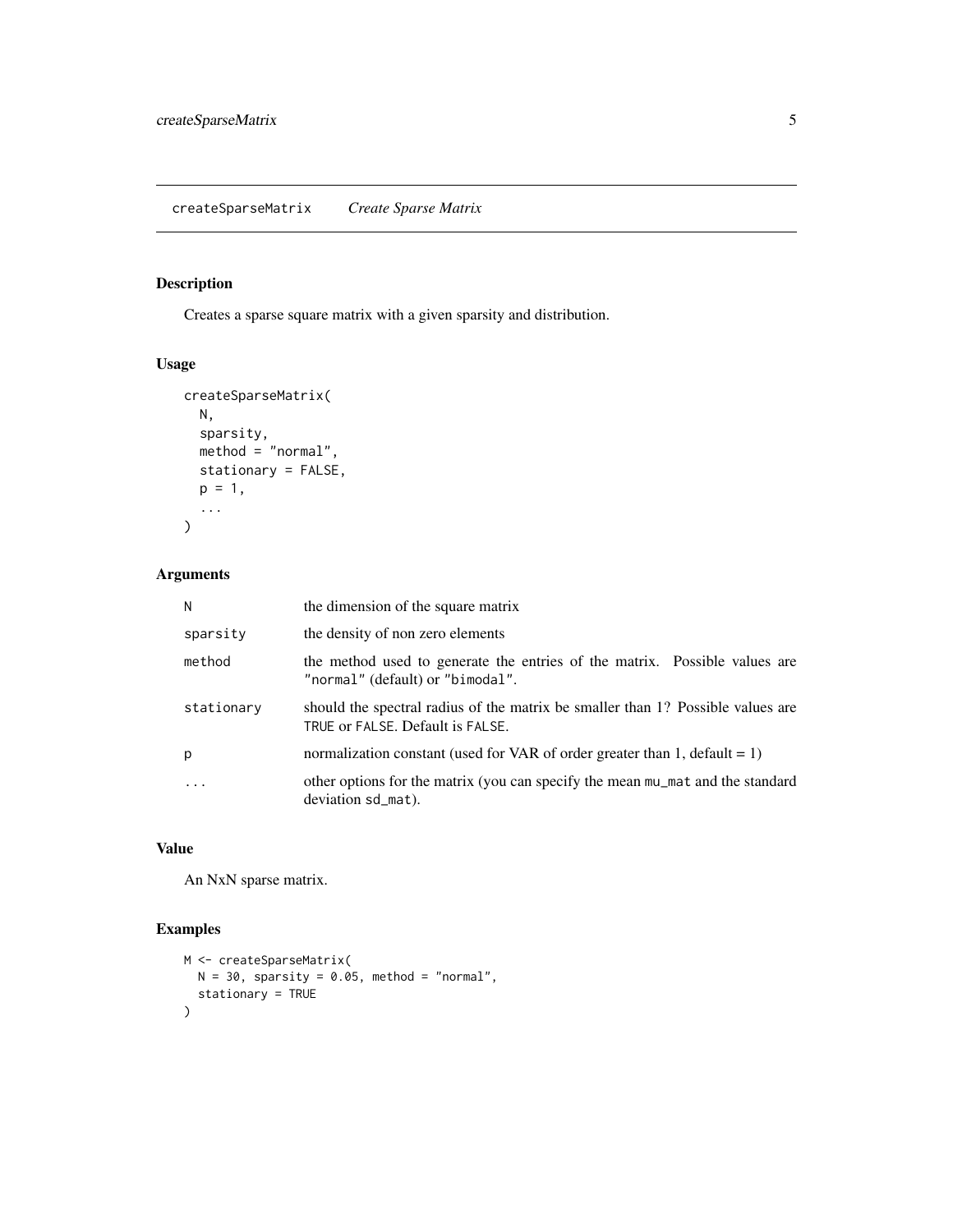<span id="page-5-0"></span>

A function to estimate a (possibly big) multivariate VECM time series using penalized least squares methods, such as ENET, SCAD or MC+.

#### Usage

decomposePi(vecm, rk, ...)

## Arguments

| vecm                    | the VECM object                          |
|-------------------------|------------------------------------------|
| rk                      | rank                                     |
| $\cdot$ $\cdot$ $\cdot$ | options for the function (TODO: specify) |

## Value

alpha

beta

| errorBandsIRF | Error bands for IRF |  |
|---------------|---------------------|--|
|               |                     |  |

#### Description

A function to estimate the confidence intervals for irf and oirf.

#### Usage

```
errorBandsIRF(v, irf, alpha, M, resampling, ...)
```

| $\mathsf{v}$ | a var object as from fit VAR or simulate VAR                                                                     |
|--------------|------------------------------------------------------------------------------------------------------------------|
| irf          | irf output from impulseResponse function                                                                         |
| alpha        | level of confidence (default alpha = $0.01$ )                                                                    |
| M            | number of bootstrapped series (default $M = 100$ )                                                               |
| resampling   | type of resampling: "bootstrap" or "jackknife"                                                                   |
| $\ddotsc$    | some options for the estimation: verbose = TRUE or FALSE, mode = "fast" or<br>"slow", threshold = TRUE or FALSE. |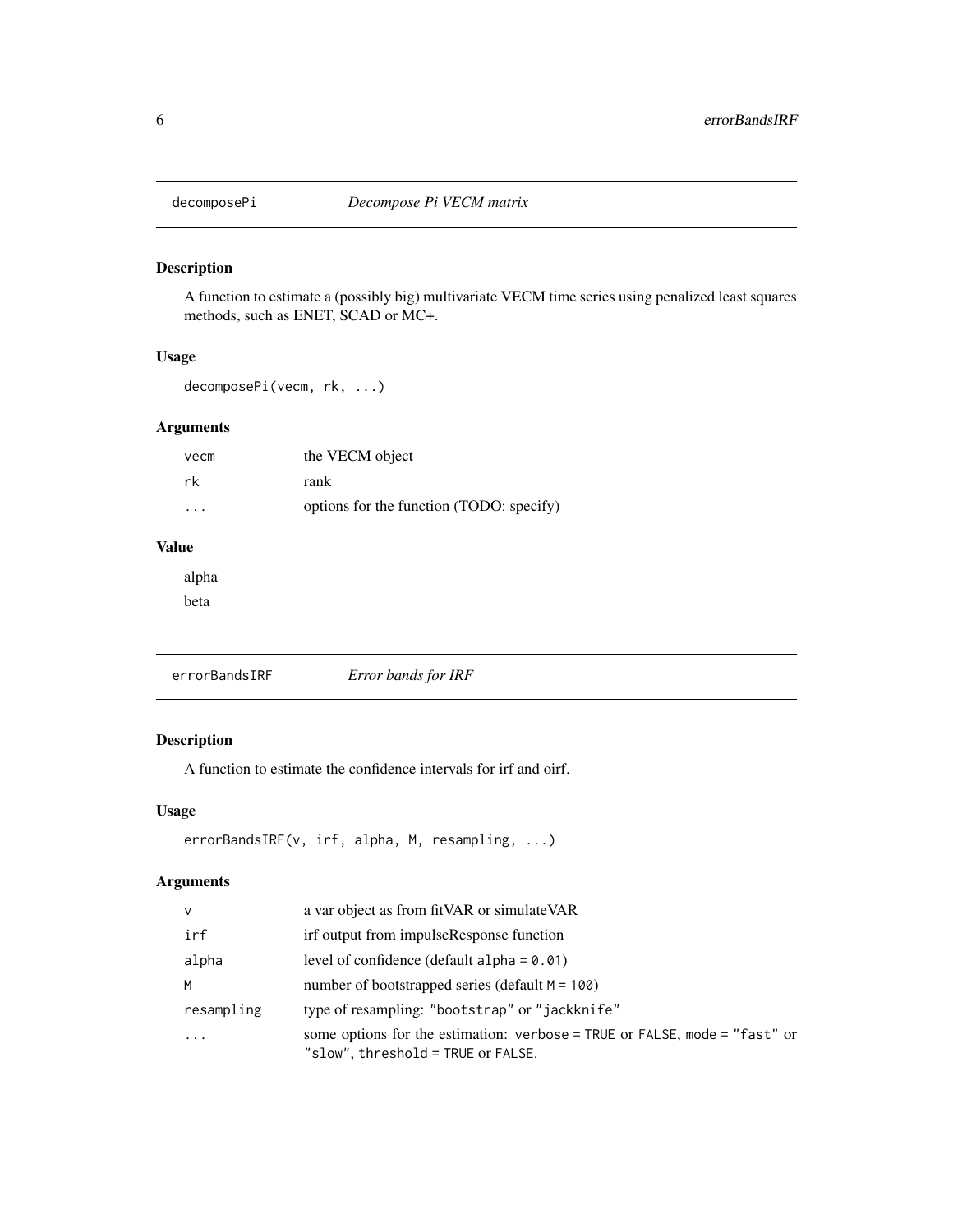#### <span id="page-6-0"></span>fitVAR 7

### Value

a matrix containing the indices of the impulse response function that are 0.

#### fitVAR *Multivariate VAR estimation*

## Description

A function to estimate a (possibly high-dimensional) multivariate VAR time series using penalized least squares methods, such as ENET, SCAD or MC+.

#### Usage

fitVAR(data,  $p = 1$ , penalty = "ENET", method = "cv", ...)

#### Arguments

| data    | the data from the time series: variables in columns and observations in rows                                                                                                                                                                                                                                                                                                                                                                                                                                                                                                                                                                                                                                                                                                                                                                                                                                                                                                                                                     |
|---------|----------------------------------------------------------------------------------------------------------------------------------------------------------------------------------------------------------------------------------------------------------------------------------------------------------------------------------------------------------------------------------------------------------------------------------------------------------------------------------------------------------------------------------------------------------------------------------------------------------------------------------------------------------------------------------------------------------------------------------------------------------------------------------------------------------------------------------------------------------------------------------------------------------------------------------------------------------------------------------------------------------------------------------|
| p       | order of the VAR model                                                                                                                                                                                                                                                                                                                                                                                                                                                                                                                                                                                                                                                                                                                                                                                                                                                                                                                                                                                                           |
| penalty | the penalty function to use. Possible values are "ENET", "SCAD" or "MCP"                                                                                                                                                                                                                                                                                                                                                                                                                                                                                                                                                                                                                                                                                                                                                                                                                                                                                                                                                         |
| method  | possible values are "cv" or "timeSlice"                                                                                                                                                                                                                                                                                                                                                                                                                                                                                                                                                                                                                                                                                                                                                                                                                                                                                                                                                                                          |
|         | the options for the estimation. Global options are: threshold: if TRUE all the en-<br>tries smaller than the oracle threshold are set to zero; scale: scale the data (de-<br>fault = FALSE)? nfolds: the number of folds used for cross validation (default<br>$=$ 10); parallel: if TRUE use multicore backend (default = FALSE); ncores:<br>if parallel is TRUE, specify the number of cores to use for parallel evaluation.<br>Options for ENET estimation: alpha: the value of alpha to use in elastic net (0)<br>is Ridge regression, 1 is LASSO (default)); type measure: the measure to use<br>for error evaluation ("mse" or "mae"); nlambda: the number of lambdas to use in<br>the cross validation (default = $100$ ); leave0ut: in the time slice validation leave<br>out the last leave0utLast observations (default = 15); horizon: the horizon<br>to use for estimating mse/mae (default = 1); picasso: use picasso package for<br>estimation (only available for penalty $=$ "SCAD" and method $=$ "timeslice"). |

#### Value

A the list (of length p) of the estimated matrices of the process

fit the results of the penalized LS estimation

mse the mean square error of the cross validation

time elapsed time for the estimation

residuals the time series of the residuals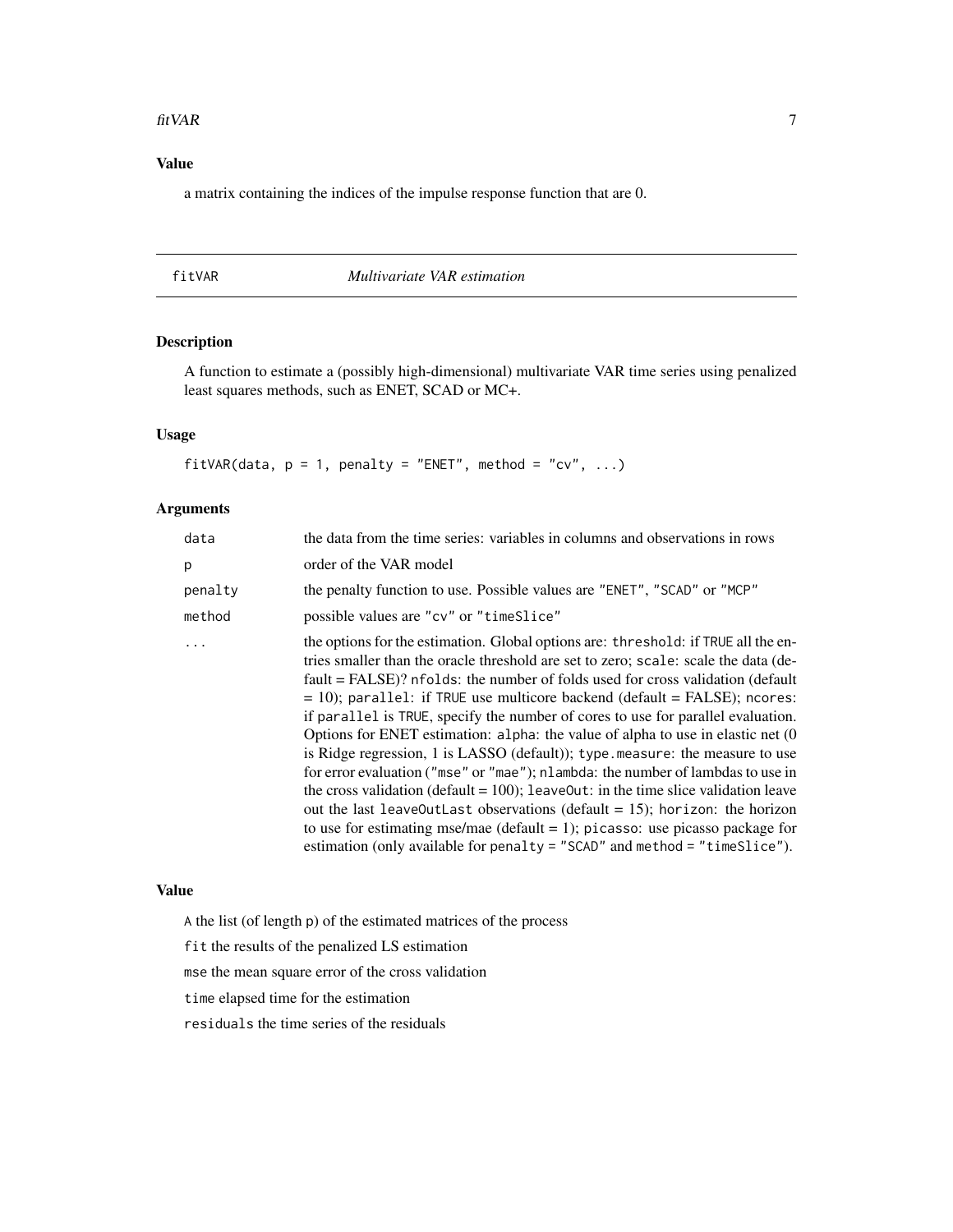<span id="page-7-0"></span>

A function to estimate a (possibly high-dimensional) multivariate VARX time series using penalized least squares methods, such as ENET, SCAD or MC+.

#### Usage

fitVARX(data,  $p = 1$ , Xt,  $m = 1$ , penalty = "ENET", method = "cv", ...)

#### Arguments

| data    | the data from the time series: variables in columns and observations in rows                                                                                                                                                                                                                                                                                                                                                                                                                                                                                                                                                                                                                                                                                                                                                                                                                                                                                                                                                 |
|---------|------------------------------------------------------------------------------------------------------------------------------------------------------------------------------------------------------------------------------------------------------------------------------------------------------------------------------------------------------------------------------------------------------------------------------------------------------------------------------------------------------------------------------------------------------------------------------------------------------------------------------------------------------------------------------------------------------------------------------------------------------------------------------------------------------------------------------------------------------------------------------------------------------------------------------------------------------------------------------------------------------------------------------|
| p       | order of the VAR model                                                                                                                                                                                                                                                                                                                                                                                                                                                                                                                                                                                                                                                                                                                                                                                                                                                                                                                                                                                                       |
| Xt      | the exogenous variables                                                                                                                                                                                                                                                                                                                                                                                                                                                                                                                                                                                                                                                                                                                                                                                                                                                                                                                                                                                                      |
| m       | order of the exogenous variables                                                                                                                                                                                                                                                                                                                                                                                                                                                                                                                                                                                                                                                                                                                                                                                                                                                                                                                                                                                             |
| penalty | the penalty function to use. Possible values are "ENET", "SCAD" or "MCP"                                                                                                                                                                                                                                                                                                                                                                                                                                                                                                                                                                                                                                                                                                                                                                                                                                                                                                                                                     |
| method  | possible values are "cv" or "timeSlice"                                                                                                                                                                                                                                                                                                                                                                                                                                                                                                                                                                                                                                                                                                                                                                                                                                                                                                                                                                                      |
|         | the options for the estimation. Global options are: threshold: if TRUE all the en-<br>tries smaller than the oracle threshold are set to zero; scale: scale the data (de-<br>fault = FALSE)? nfolds: the number of folds used for cross validation (default<br>$=$ 10); parallel: if TRUE use multicore backend (default = FALSE); ncores:<br>if parallel is TRUE, specify the number of cores to use for parallel evaluation.<br>Options for ENET estimation: alpha: the value of alpha to use in elastic net (0)<br>is Ridge regression, 1 is LASSO (default)); type measure: the measure to use<br>for error evaluation ("mse" or "mae"); nlambda: the number of lambdas to use in<br>the cross validation (default = $100$ ); leave0ut: in the time slice validation leave<br>out the last leave0utLast observations (default = 15); horizon: the horizon<br>to use for estimating mse/mae (default = 1); picasso: use picasso package for<br>estimation (only available for penalty = "SCAD" and method = "timeSlice"). |

#### Value

A the list (of length p) of the estimated matrices of the process

fit the results of the penalized LS estimation

mse the mean square error of the cross validation

time elapsed time for the estimation

residuals the time series of the residuals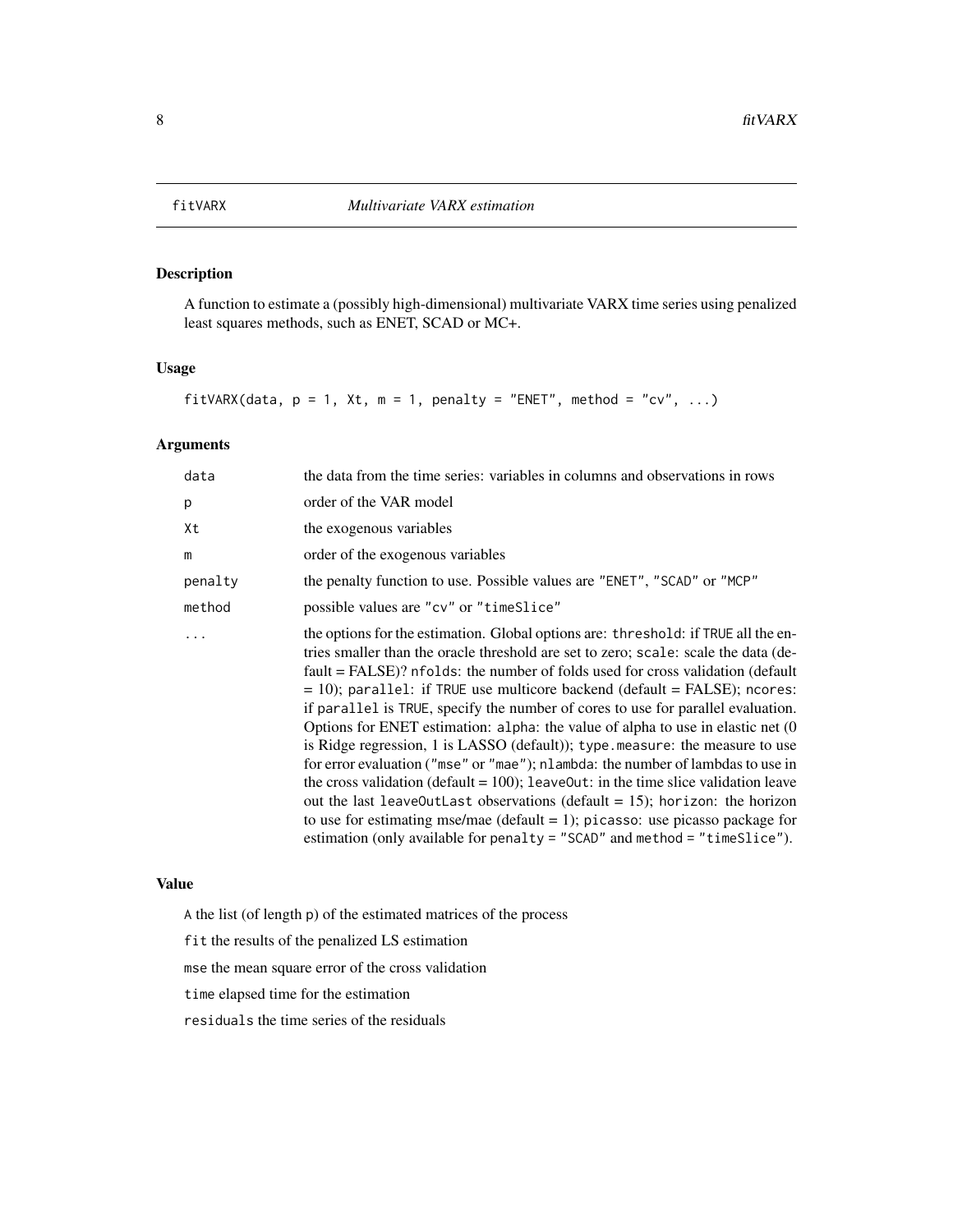<span id="page-8-0"></span>

A function to estimate a (possibly big) multivariate VECM time series using penalized least squares methods, such as ENET, SCAD or MC+.

#### Usage

fitVECM(data, p, penalty, method, logScale, ...)

## Arguments

| data      | the data from the time series: variables in columns and observations in rows       |
|-----------|------------------------------------------------------------------------------------|
| p         | order of the VECM model                                                            |
| penalty   | the penalty function to use. Possible values are "ENET", "SCAD" or "MCP"           |
| method    | "cy" or "timeSlice"                                                                |
| logScale  | should the function consider the log of the inputs? By default this is set to TRUE |
| $\ddotsc$ | options for the function (TODO: specify)                                           |
|           |                                                                                    |

#### Value

Pi the matrix Pi for the VECM model G the list (of length p-1) of the estimated matrices of the process fit the results of the penalized LS estimation mse the mean square error of the cross validation time elapsed time for the estimation

frobNorm *Froebenius norm of a matrix*

#### Description

Compute the Froebenius norm of M

#### Usage

frobNorm(M)

#### Arguments

M the matrix (real or complex valued)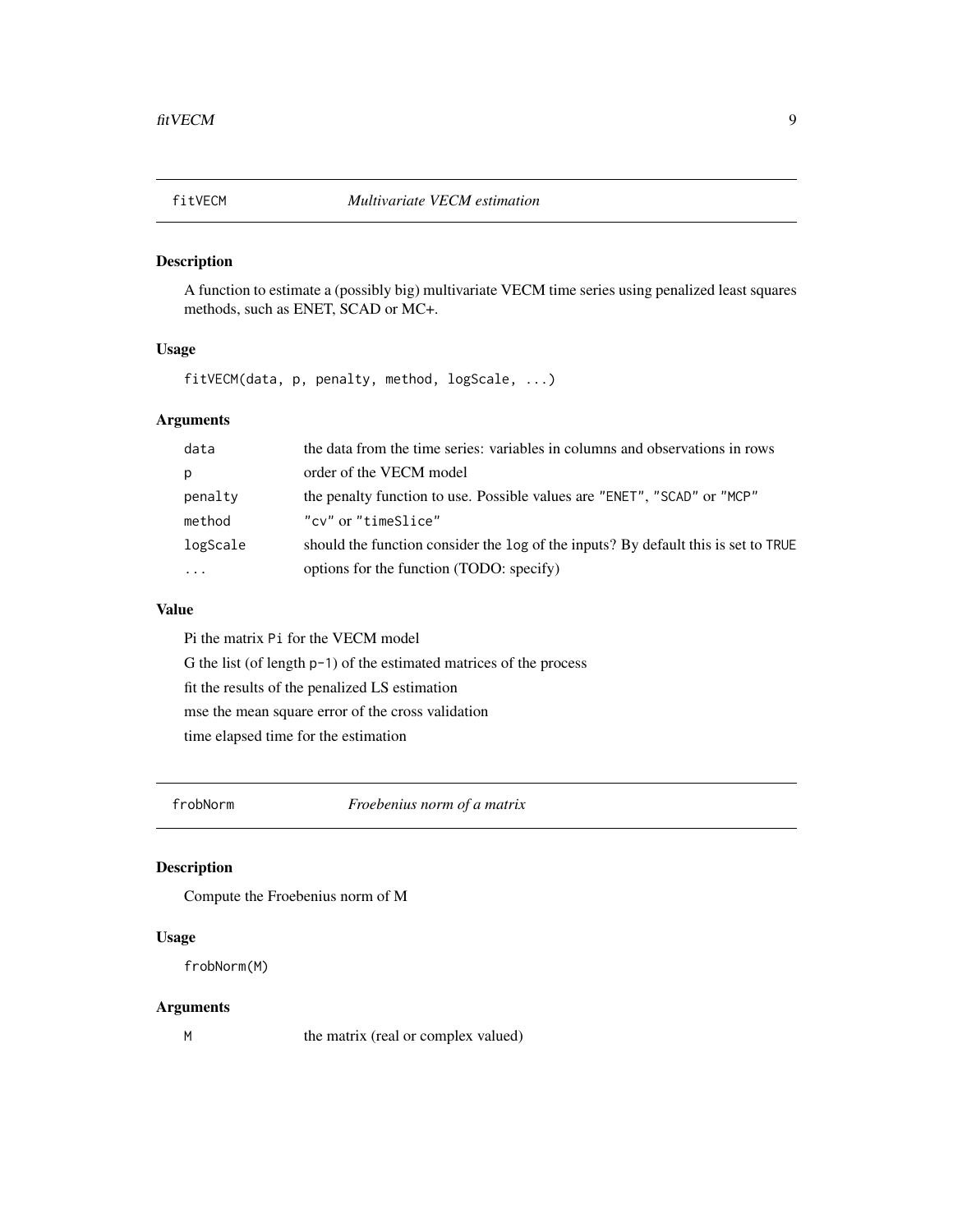<span id="page-9-0"></span>

A function to estimate the Impulse Response Function of a given VAR.

## Usage

impulseResponse(v, len = 20)

## Arguments

| $\mathsf{v}$ | the data in the for of a VAR            |  |
|--------------|-----------------------------------------|--|
| len          | length of the impulse response function |  |

### Value

irf a 3d array containing the impulse response function.

informCrit *Computes information criteria for VARs*

## Description

This function computes information criteria (AIC, Schwartz and Hannan-Quinn) for VARs.

#### Usage

informCrit(v)

#### Arguments

v a list of VAR objects as from fitVAR.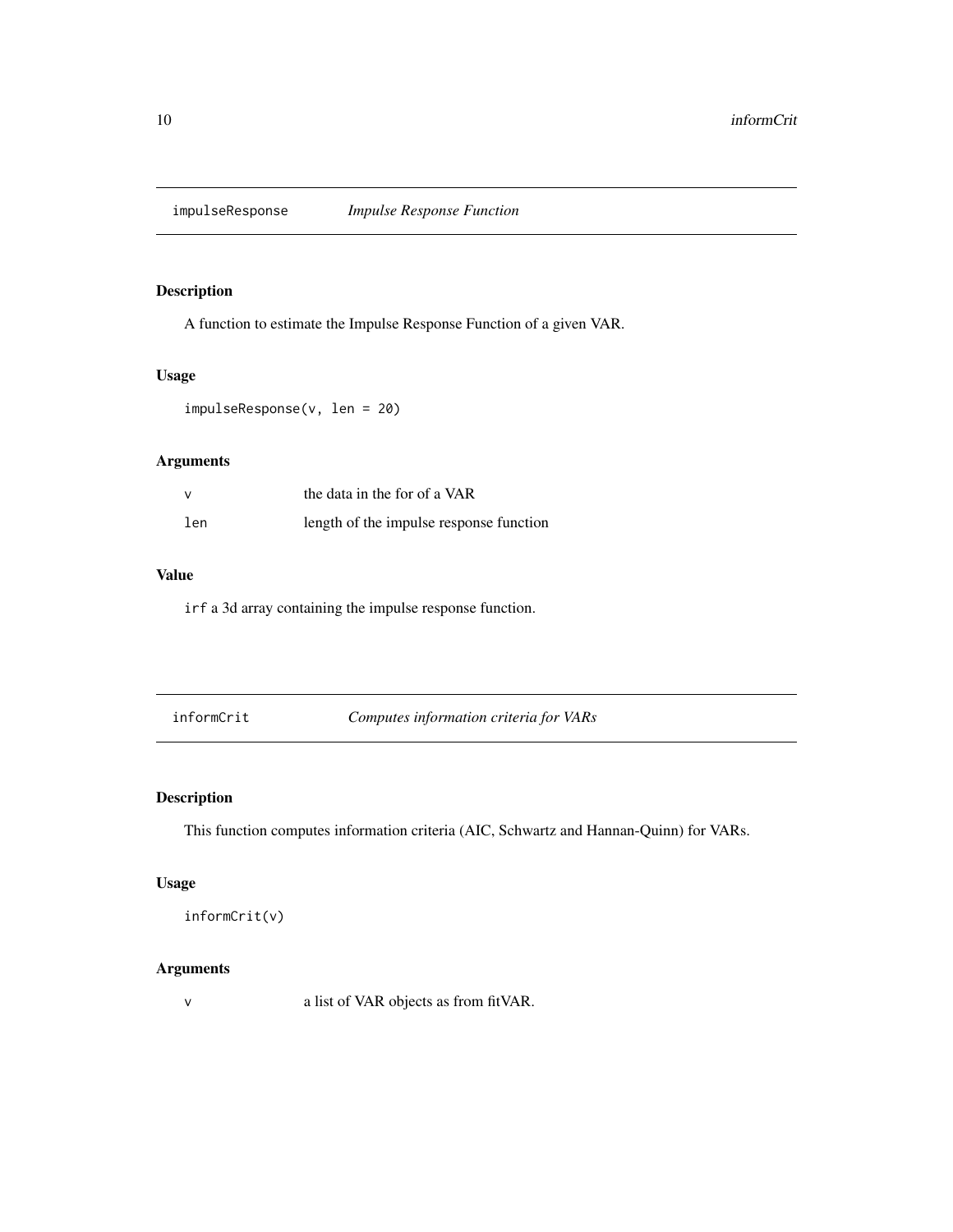<span id="page-10-0"></span>

Compute the L1 matrix norm of M

#### Usage

l1norm(M)

## Arguments

M the matrix (real or complex valued)

| 12norm | L2 matrix norm |  |
|--------|----------------|--|
|--------|----------------|--|

## Description

Compute the L2 matrix norm of M

#### Usage

l2norm(M)

## Arguments

M the matrix (real or complex valued)

lInftyNorm *L-infinity matrix norm*

#### Description

Compute the L-infinity matrix norm of M

#### Usage

lInftyNorm(M)

#### Arguments

M the matrix (real or complex valued)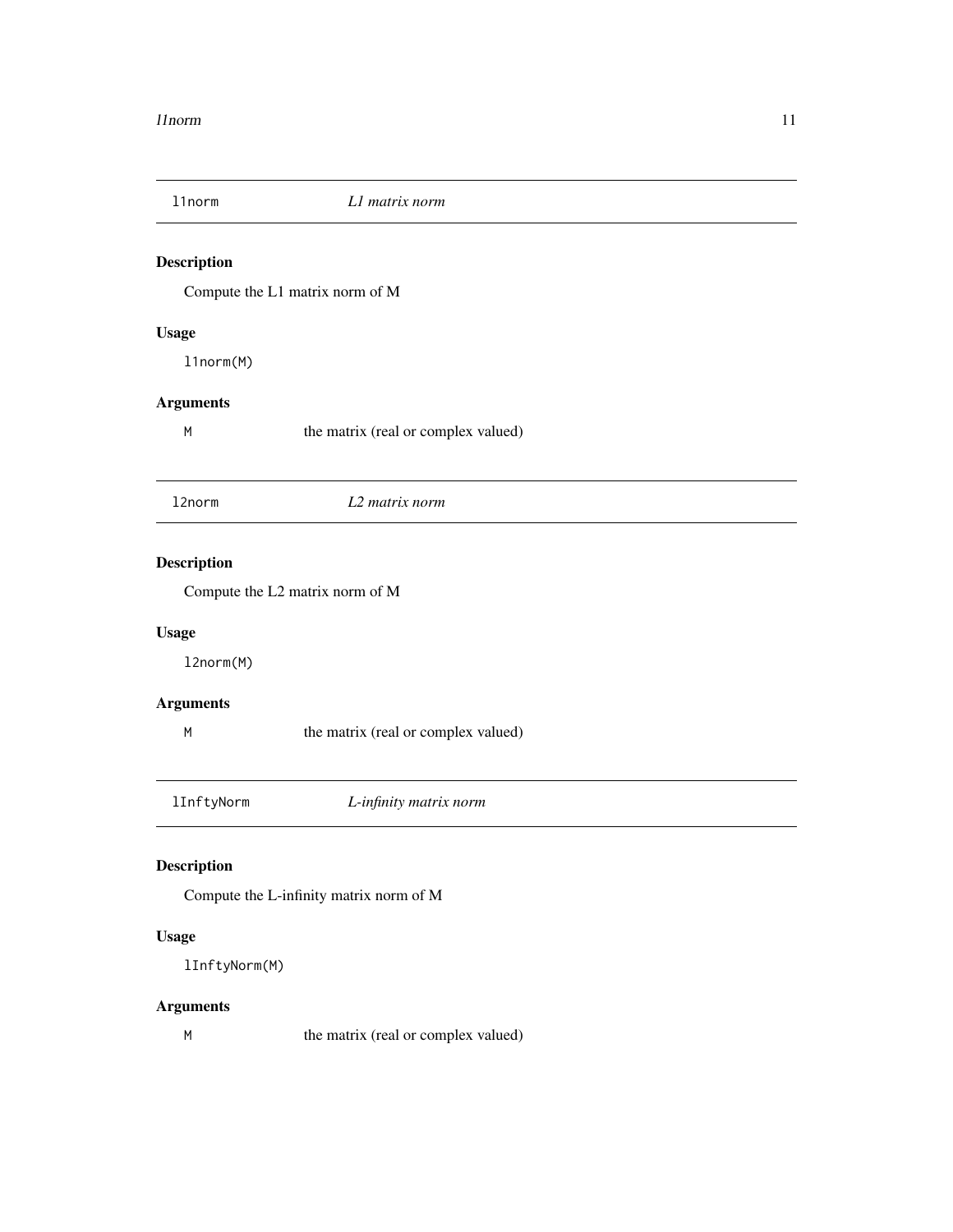<span id="page-11-0"></span>

Compute the max-norm of M

#### Usage

maxNorm(M)

#### Arguments

M the matrix (real or complex valued)

mcSimulations *Monte Carlo simulations*

## Description

This function generates Monte Carlo simulations of sparse VAR and its estimation (at the moment only for VAR(1) processes).

#### Usage

```
mcSimulations(
 N,
 nobs = 250,
 nMC = 100,
  rho = 0.5,
  sparsity = 0.05,
 penalty = "ENET",
  covariance = "Toeplitz",
 method = "normal",
 modelSel = "cv",...
)
```

| N    | dimension of the multivariate time series. |
|------|--------------------------------------------|
| nobs | number of observations to be generated.    |
| nMC. | number of Monte Carlo simulations.         |
| rho  | base value for the covariance.             |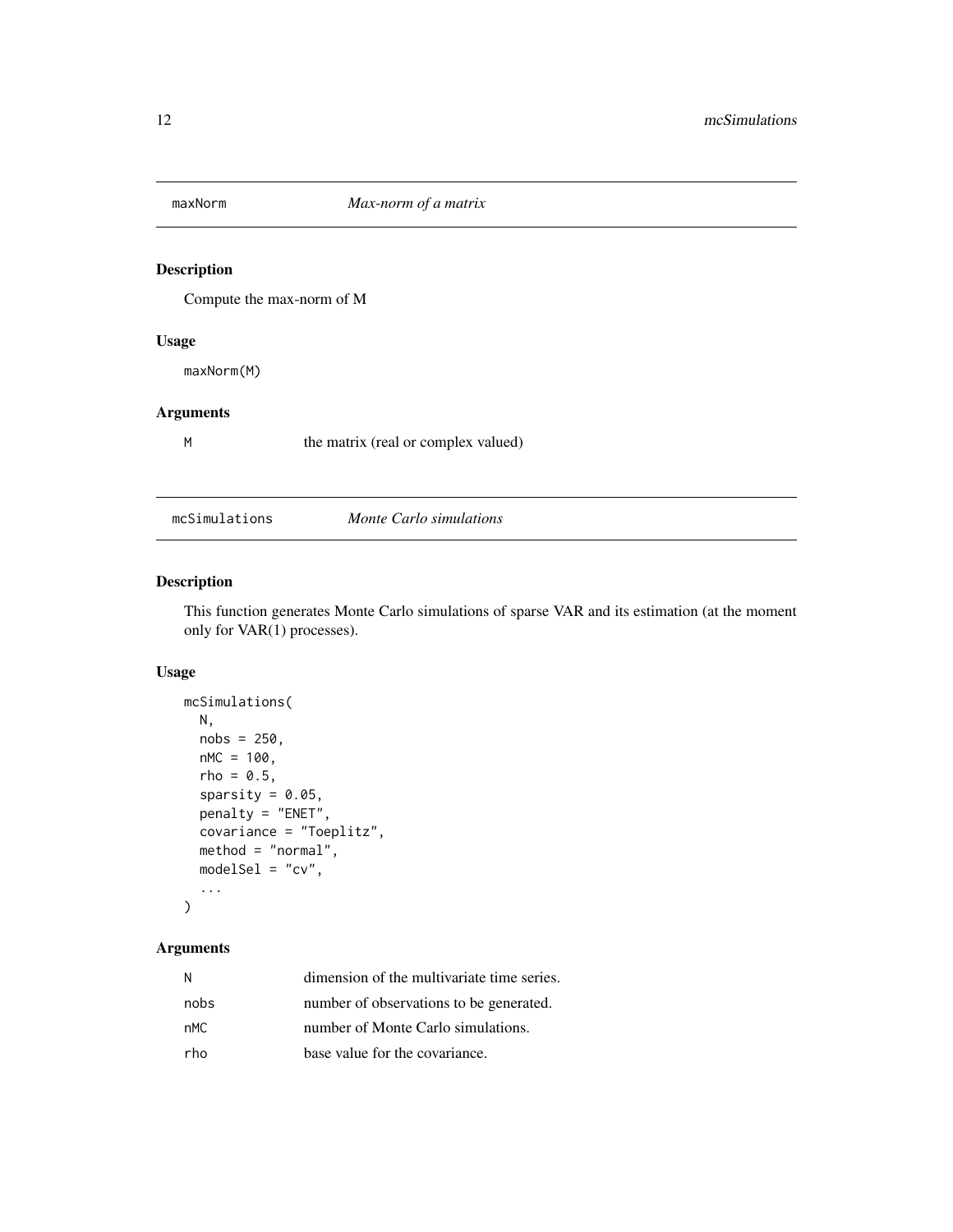#### <span id="page-12-0"></span>multiplot that the contract of the contract of the contract of the contract of the contract of the contract of the contract of the contract of the contract of the contract of the contract of the contract of the contract of

| sparsity   | density of non zero entries of the VAR matrices.                                           |
|------------|--------------------------------------------------------------------------------------------|
| penalty    | penalty function to use for LS estimation. Possible values are "ENET", "SCAD"<br>or "MCP". |
| covariance | type of covariance matrix to be used in the generation of the sparse VAR model.            |
| method     | which type of distribution to use in the generation of the entries of the matrices.        |
| modelSel   | select which model selection criteria to use ("cv" or "timeslice").                        |
| $\ddots$   | (TODO: complete)                                                                           |

#### Value

a nMcx5 matrix with the results of the Monte Carlo estimation

multiplot *Multiplots with ggplot*

## Description

Multiple plot function. ggplot objects can be passed in ..., or to plotlist (as a list of ggplot objects)

## Usage

 $multiplot(..., plotlist = NULL, cols = 1, layout = NULL)$ 

## Arguments

| $\cdots$ | a sequence of ggplots to be plotted in the grid.                                                                                                                                                                                                                                            |
|----------|---------------------------------------------------------------------------------------------------------------------------------------------------------------------------------------------------------------------------------------------------------------------------------------------|
| plotlist | a list containing ggplots as elements.                                                                                                                                                                                                                                                      |
| cols     | number of columns in layout                                                                                                                                                                                                                                                                 |
| lavout   | a matrix specifying the layout. If present, 'cols' is ignored. If the layout is<br>something like matrix( $c(1,2,3,3)$ , nrow=2, byrow=TRUE), then plot 1 will go in<br>the upper left, 2 will go in the upper right, and 3 will go all the way across the<br>bottom. Taken from R Cookbook |

#### Value

A ggplot containing the plots passed as arguments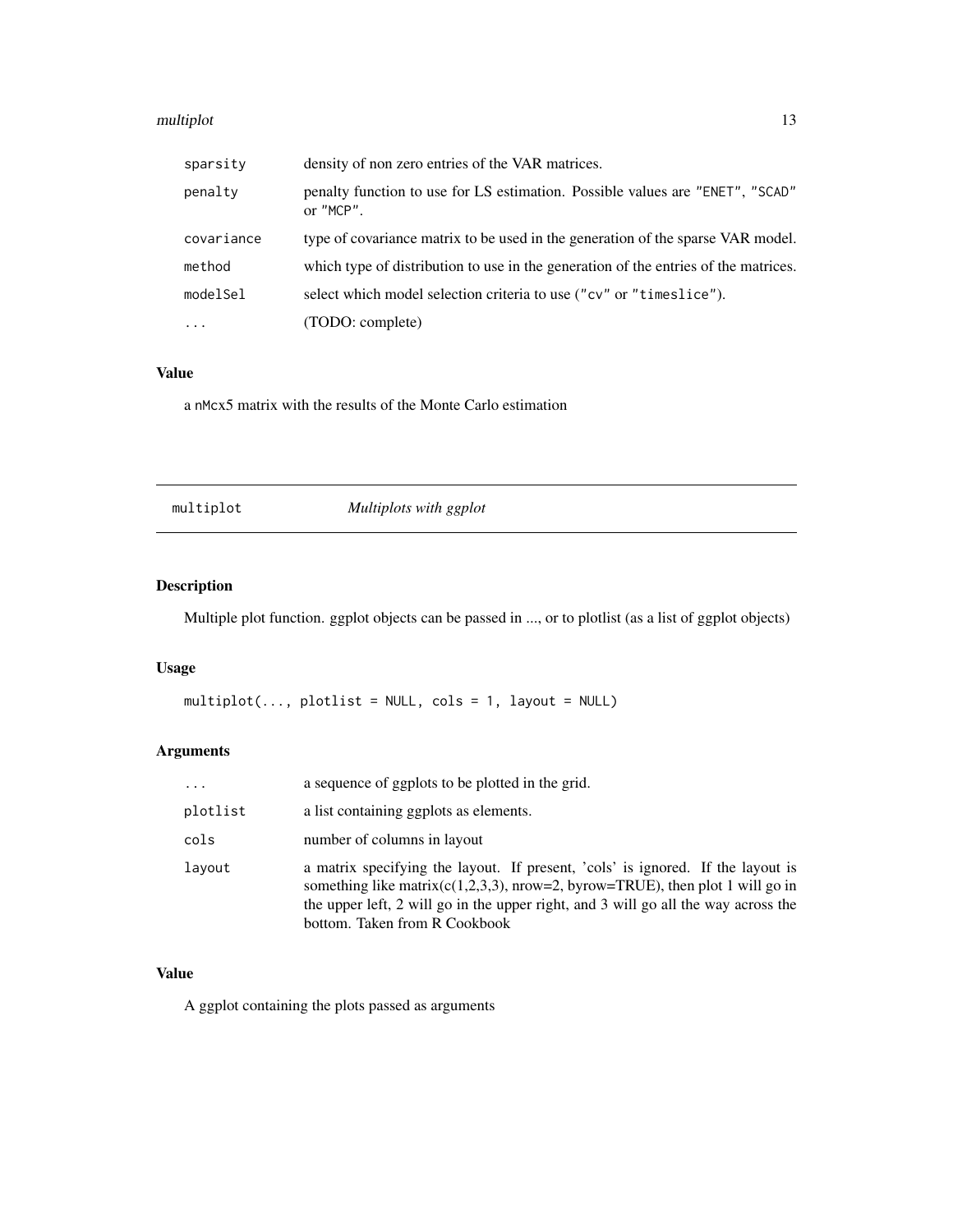<span id="page-13-0"></span>plotIRF *IRF plot*

#### Description

Plot a IRF object

#### Usage

plotIRF(irf, eb, i, j, type, bands)

## Arguments

| irf   | the irf object to plot        |
|-------|-------------------------------|
| eb    | the errorbands to plot        |
| j.    | the first index               |
| j.    | the second index              |
| type  | type = "irf" or type = "oirf" |
| bands | "quantiles" or "sd"           |

## Value

An image plot relative to the impulse response function.

## Description

Plot a IRF grid object

#### Usage

plotIRFGrid(irf, eb, indexes, type, bands)

#### Arguments

| irf     | the irf object computed using impulseResponse                                |
|---------|------------------------------------------------------------------------------|
| eb      | the error bands estimated using error Bands                                  |
| indexes | a vector containing the indices that you want to plot                        |
| type    | plot the irf (type = "irf" by default) or the orthogonal irf (type = "oirf") |
| bands   | which type of bands to plot ("quantiles" (default) or "sd")                  |

## Value

An image plot relative to the impulse response function.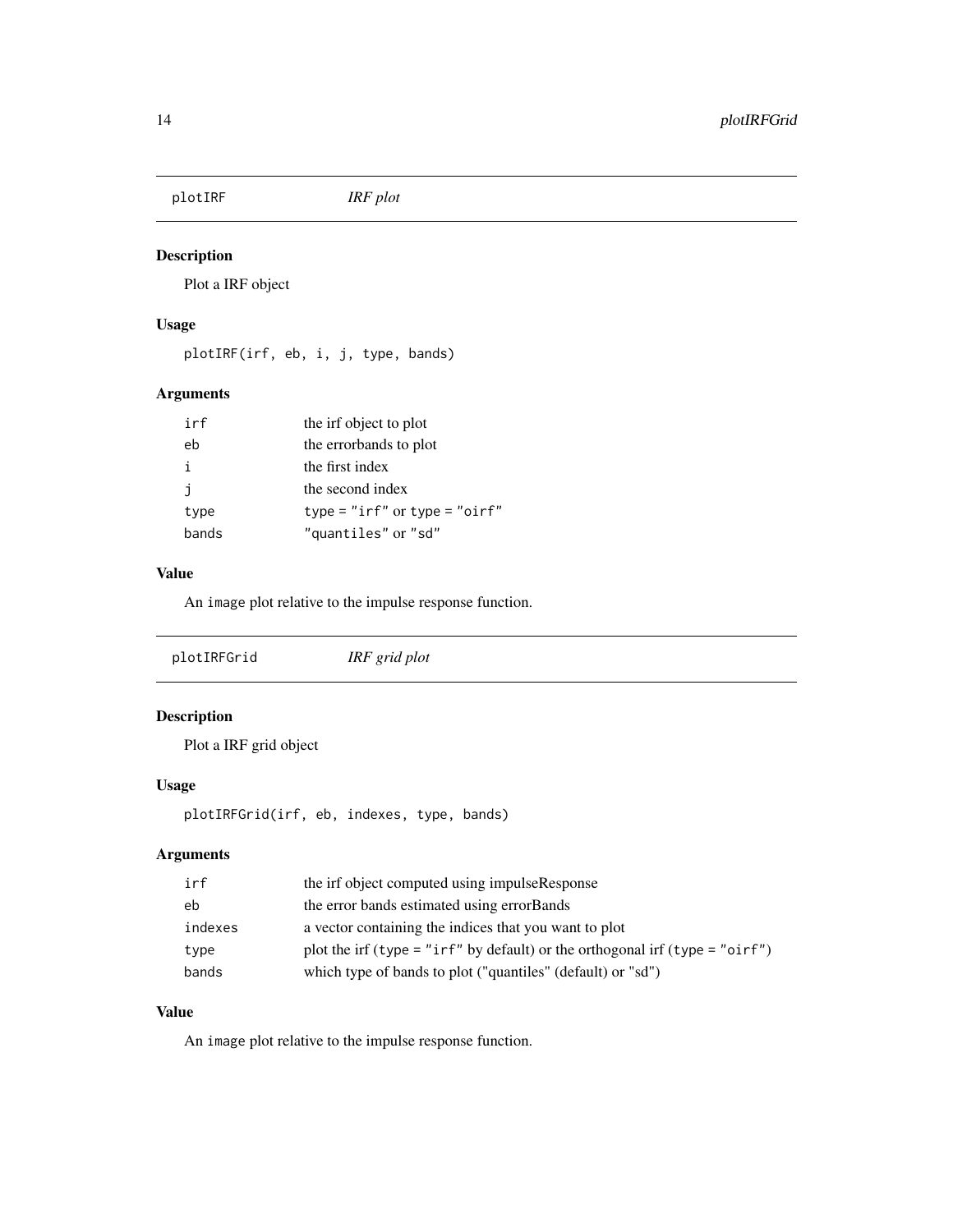<span id="page-14-0"></span>plotMatrix *Matrix plot*

#### Description

Plot a sparse matrix

#### Usage

plotMatrix(M, colors)

#### Arguments

| M      | the matrix to plot |
|--------|--------------------|
| colors | dark or light      |

#### Value

An image plot with a particular color palette (black zero entries, red for the negative ones and green for the positive)

plotVAR *Plot VARs*

## Description

Plot all the matrices of a VAR model

#### Usage

plotVAR(..., colors)

## Arguments

| $\cdot$ $\cdot$ $\cdot$ | a sequence of VAR objects (one or more than one, as from simulateVAR or<br>fitVAR)                                                                    |
|-------------------------|-------------------------------------------------------------------------------------------------------------------------------------------------------|
| colors                  | the gradient used to plot the matrix. It can be "light" (low = red – mid = white –<br>high = blue) or "dark" (low = red – mid = black – high = green) |

## Value

An image plot with a specific color palette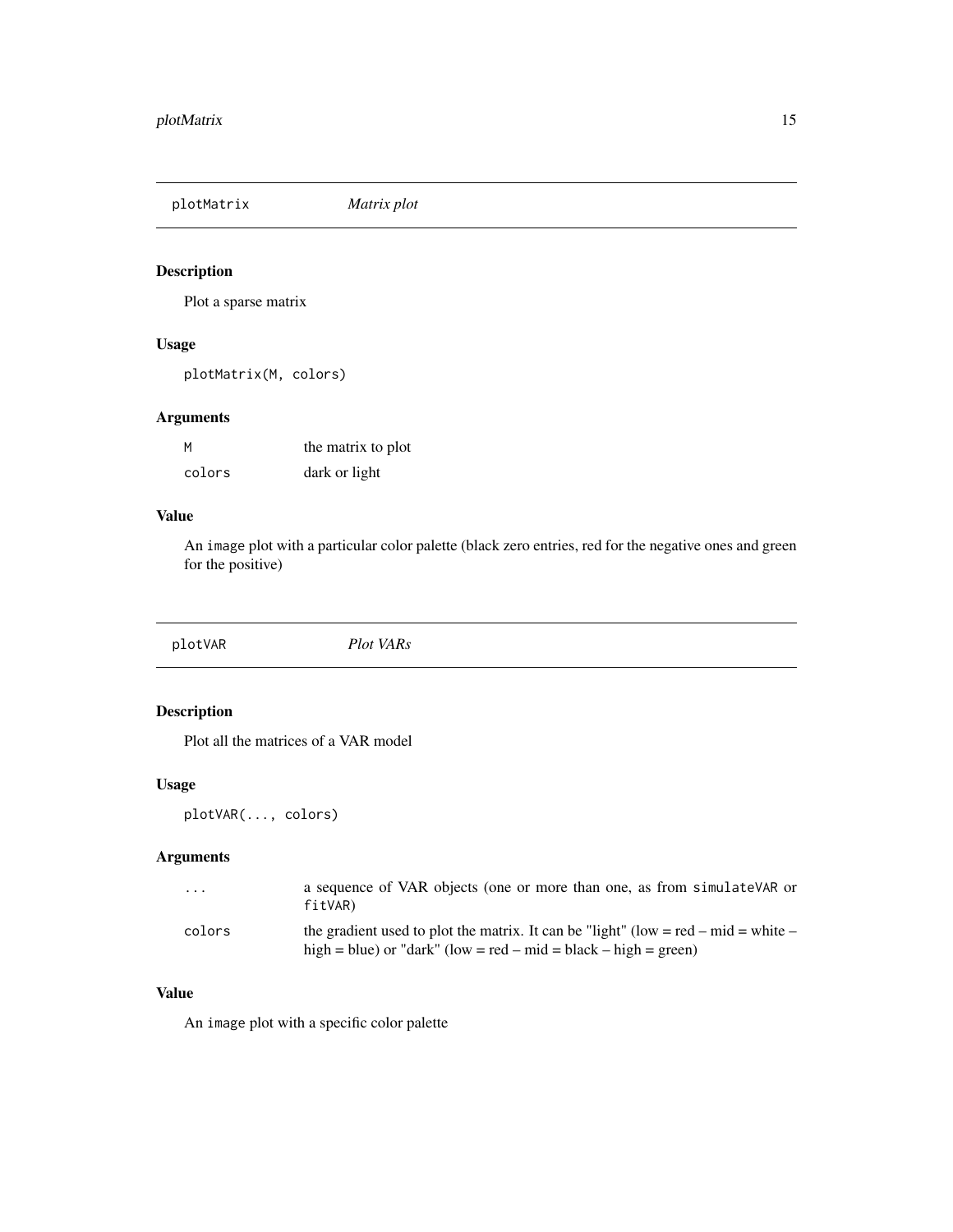<span id="page-15-0"></span>

Plot all the matrices of a VECM model

#### Usage

plotVECM(v)

## Arguments

v a VECM object (as from fitVECM)

#### Value

An image plot with a specific color palette (black zero entries, red for the negative ones and green for the positive)

| VAR simulation |  |
|----------------|--|
|                |  |

## Description

This function generates a simulated multivariate VAR time series.

#### Usage

```
simulateVAR(N, p, nobs, rho, sparsity, mu, method, covariance, ...)
```

| N          | dimension of the time series.                                                                                                                   |
|------------|-------------------------------------------------------------------------------------------------------------------------------------------------|
| p          | number of lags of the VAR model.                                                                                                                |
| nobs       | number of observations to be generated.                                                                                                         |
| rho        | base value for the covariance matrix.                                                                                                           |
| sparsity   | density (in percentage) of the number of nonzero elements of the VAR matrices.                                                                  |
| mu         | a vector containing the mean of the simulated process.                                                                                          |
| method     | which method to use to generate the VAR matrix. Possible values are "normal"<br>or "bimodal".                                                   |
| covariance | type of covariance matrix to use in the simulation. Possible values: "toeplitz",<br>"block1", "block2" or simply "diagonal".                    |
|            | the options for the simulation. These are: mumber the mean of the entries of the<br>VAR matrices; sdMat: the sd of the entries of the matrices; |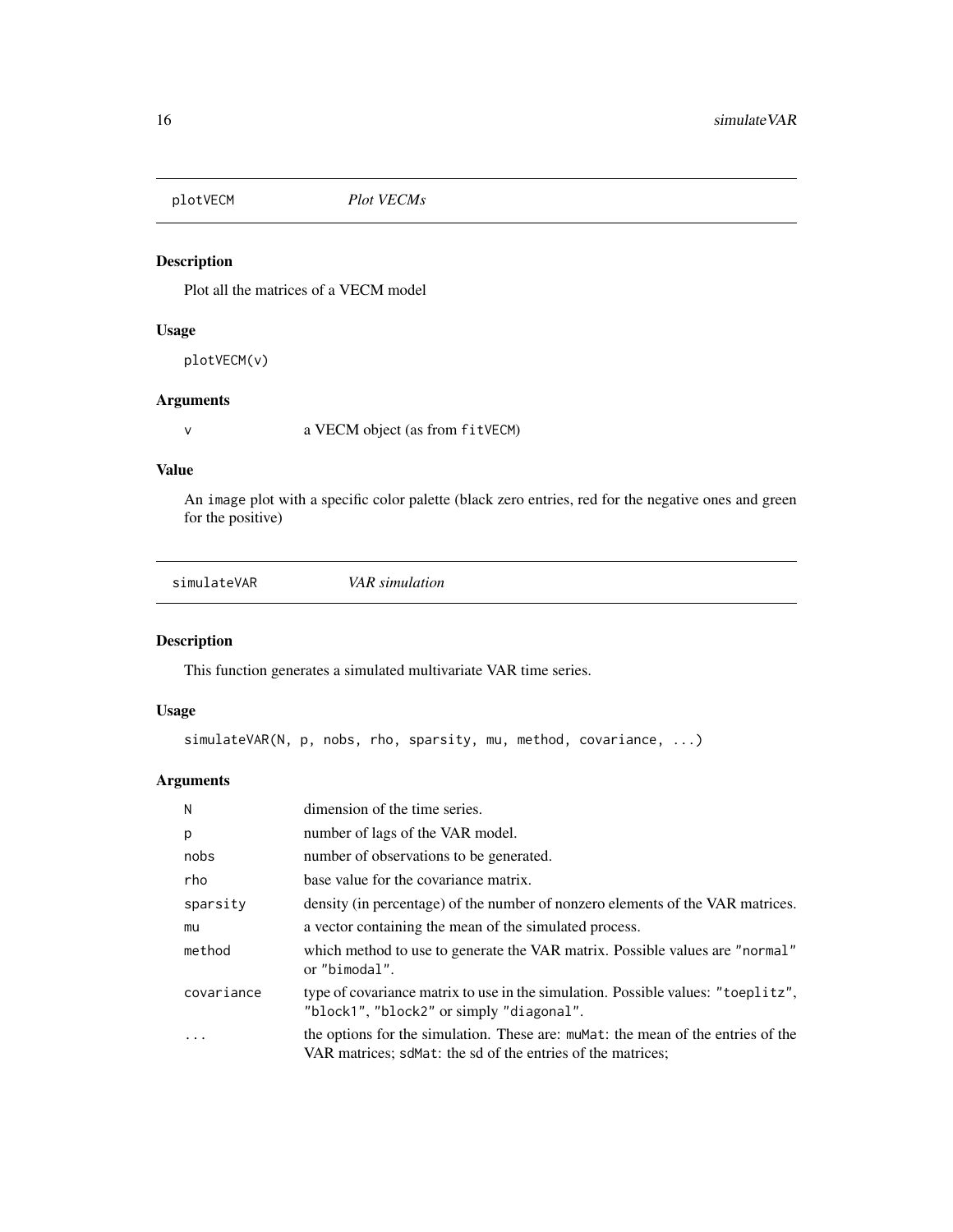#### <span id="page-16-0"></span>simulate VARX 17

### Value

A a list of NxN matrices ordered by lag

data a list with two elements: series the multivariate time series and noises the time series of errors

S the variance/covariance matrix of the process

simulateVARX *VARX simulation*

#### Description

This function generates a simulated multivariate VAR time series.

#### Usage

```
simulateVARX(N, K, p, m, nobs, rho,
                    sparsityA1, sparsityA2, sparsityA3,
                    mu, method, covariance, ...)
```
#### Arguments

| N          | dimension of the time series.                                                                                                                    |
|------------|--------------------------------------------------------------------------------------------------------------------------------------------------|
| К          | <b>TODO</b>                                                                                                                                      |
| p          | number of lags of the VAR model.                                                                                                                 |
| m          | <b>TODO</b>                                                                                                                                      |
| nobs       | number of observations to be generated.                                                                                                          |
| rho        | base value for the covariance matrix.                                                                                                            |
| sparsityA1 | density (in percentage) of the number of nonzero elements of the A1 block.                                                                       |
| sparsityA2 | density (in percentage) of the number of nonzero elements of the A2 block.                                                                       |
| sparsityA3 | density (in percentage) of the number of nonzero elements of the A3 block.                                                                       |
| mu         | a vector containing the mean of the simulated process.                                                                                           |
| method     | which method to use to generate the VAR matrix. Possible values are "normal"<br>or "bimodal".                                                    |
| covariance | type of covariance matrix to use in the simulation. Possible values: "toeplitz",<br>"block1", "block2" or simply "diagonal".                     |
| .          | the options for the simulation. These are: mument: the mean of the entries of the<br>VAR matrices; sdMat: the sd of the entries of the matrices; |

#### Value

A a list of NxN matrices ordered by lag

data a list with two elements: series the multivariate time series and noises the time series of errors

S the variance/covariance matrix of the process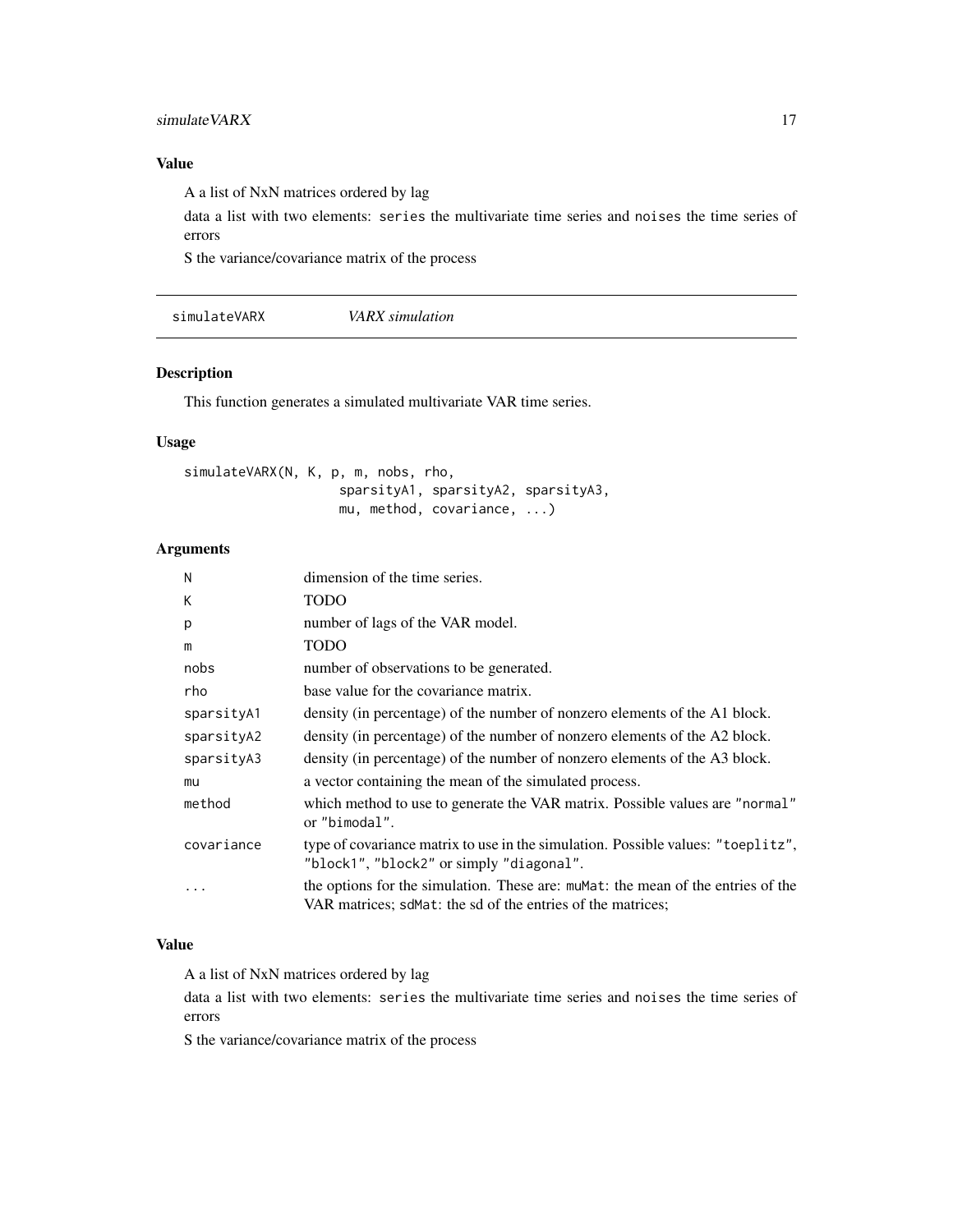<span id="page-17-0"></span>sparsevar *sparsevar: A package to estimate multivariate time series models (such as VAR and VECM), under the sparsity hypothesis.*

#### Description

It performs the estimation of the matrices of the models using penalized least squares methods such as LASSO, SCAD and MCP.

#### sparsevar functions

fitVAR, fitVECM, simulateVAR, createSparseMatrix, plotMatrix, plotVAR, plotVECM l2norm, l1norm, lInftyNorm, maxNorm, frobNorm, spectralRadius, spectralNorm, impulseResponse

| spectralNorm       | Spectral norm                       |  |
|--------------------|-------------------------------------|--|
| <b>Description</b> |                                     |  |
|                    | Compute the spectral norm of M      |  |
| <b>Usage</b>       |                                     |  |
| spectralNorm(M)    |                                     |  |
| <b>Arguments</b>   |                                     |  |
| M                  | the matrix (real or complex valued) |  |

spectralRadius *Spectral radius*

#### Description

Compute the spectral radius of M

#### Usage

```
spectralRadius(M)
```
#### Arguments

M the matrix (real or complex valued)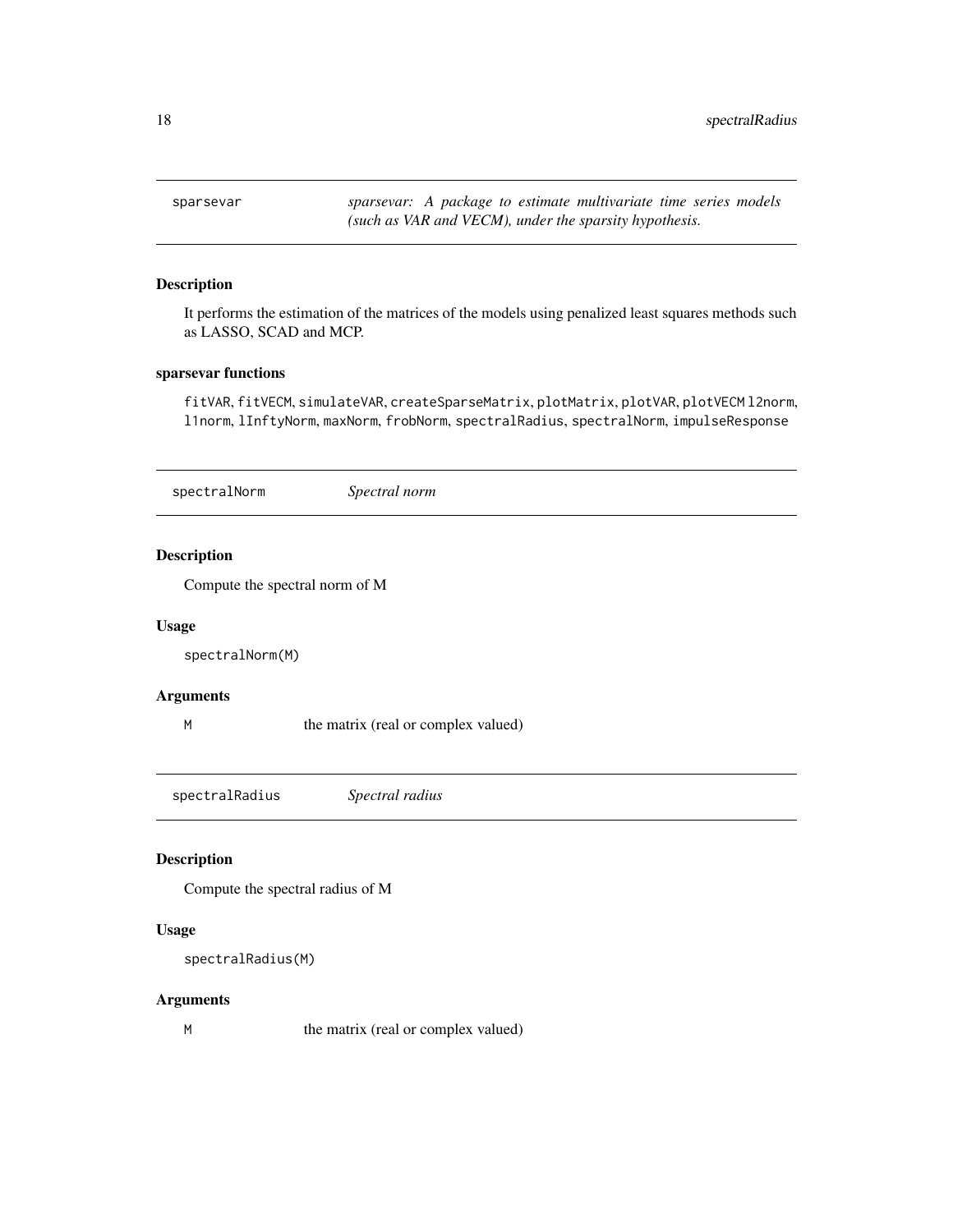<span id="page-18-0"></span>

This function should retain only the coefficients of the matrices of the VAR that are statistically significative (from the bootstrap)

#### Usage

testGranger(v, eb)

## Arguments

|    | the VAR object as from fitVAR or simulateVAR |
|----|----------------------------------------------|
| eb | the error bands as obtained from errorBands  |

transformData *Transorm data*

## Description

Transform the input data

#### Usage

```
transformData(data, p, opt)
```

| data | the data                      |
|------|-------------------------------|
| p    | the order of the VAR          |
| opt  | a list containing the options |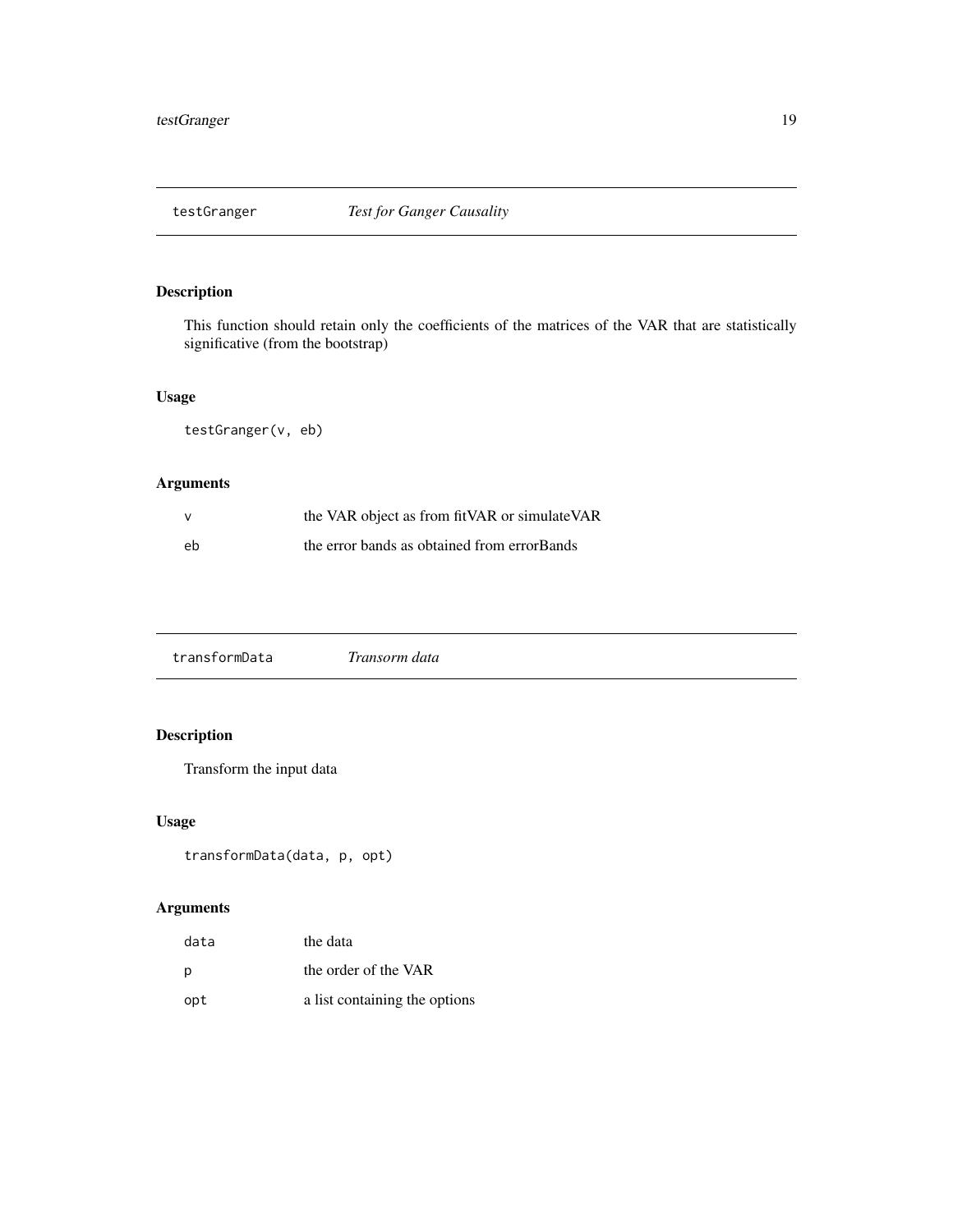<span id="page-19-0"></span>

Estimate VAR using ENET penalty

## Usage

varENET(data, p, lambdas, opt)

## Arguments

| data    | the data                                              |
|---------|-------------------------------------------------------|
| р       | the order of the VAR                                  |
| lambdas | a vector containing the lambdas to be used in the fit |
| opt     | a list containing the options                         |

|  | varMCP | VAR MCP |  |  |  |
|--|--------|---------|--|--|--|
|--|--------|---------|--|--|--|

## Description

Estimate VAR using MCP penalty

## Usage

```
varMCP(data, p, lambdas, opt)
```

| data    | the data                                              |
|---------|-------------------------------------------------------|
| p       | the order of the VAR                                  |
| lambdas | a vector containing the lambdas to be used in the fit |
| opt     | a list containing the options                         |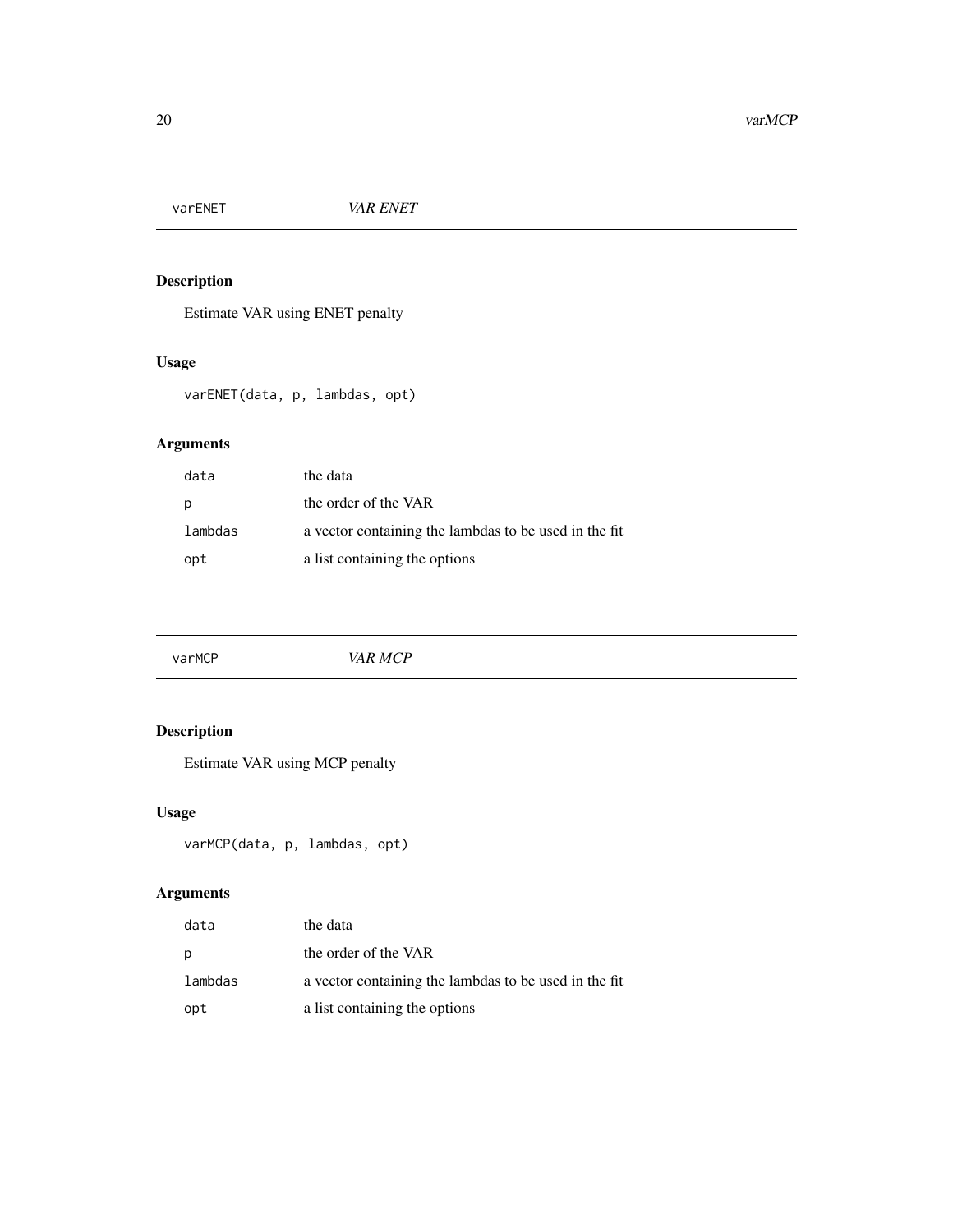<span id="page-20-0"></span>

Estimate VAR using SCAD penalty

## Usage

varSCAD(data, p, lambdas, opt, penalty)

| data    | the data                                              |
|---------|-------------------------------------------------------|
| p       | the order of the VAR                                  |
| lambdas | a vector containing the lambdas to be used in the fit |
| opt     | a list containing the options                         |
| penalty | a string "SCAD" or something else                     |